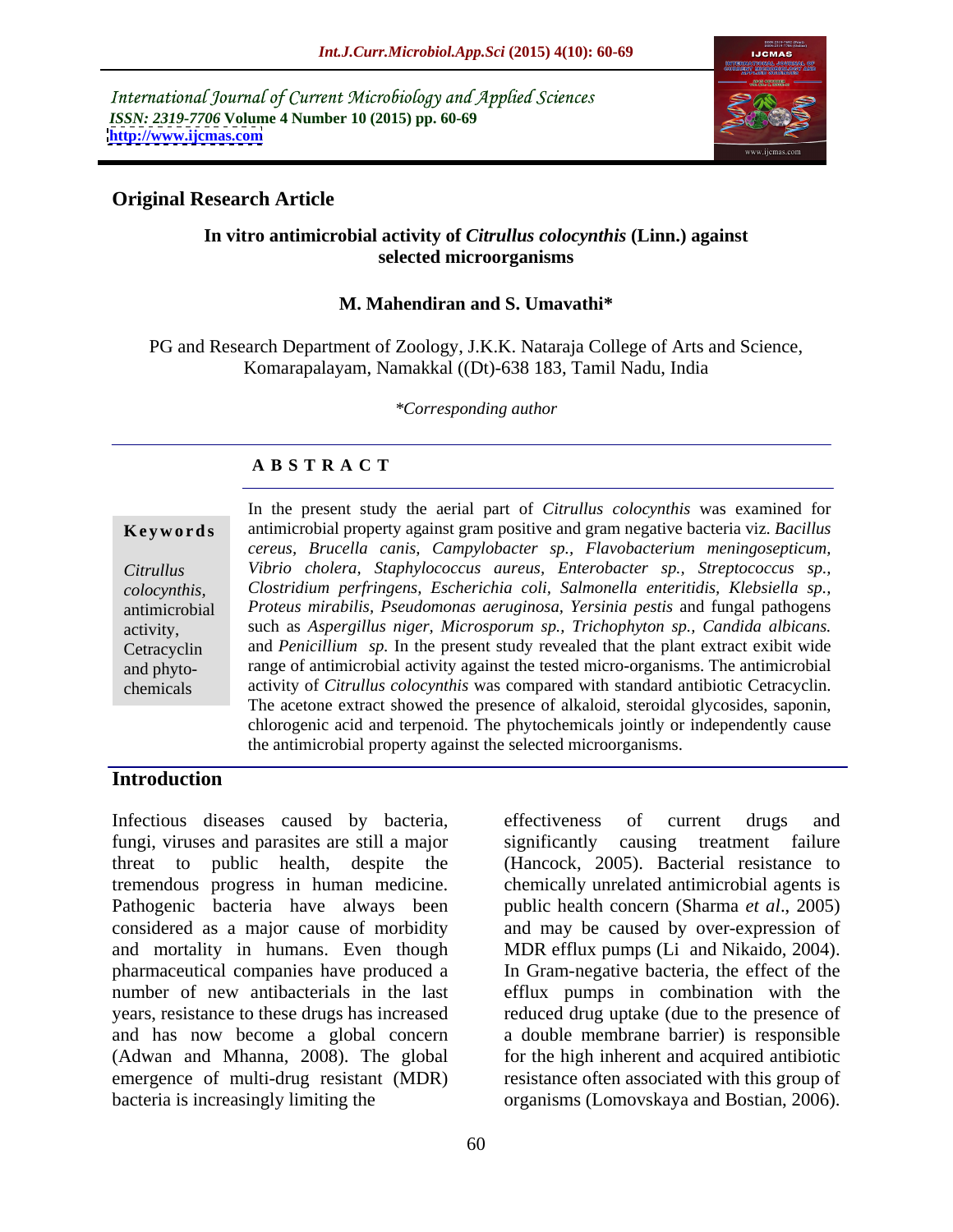Among Gram-negative bacteria, many of preparations compared to synthetic

Nowadays, an increasing number of infectious agents are becoming more Use of medicinal plants as a source for relief resistant to commercial antimicrobial from illness can be traced back over five compounds (Hancock *et al.*, 2012). The millennia to written documents of the early number of multi-drug resistant microbial strains and the appearance of strains with Neanderthals living 60,000 years ago in reduced susceptibility to antibiotics are present day Iraq used plants such as holly continuously increasing. This increase has back, these plants are still widely used in been attributed to indiscriminate use of ethno medicine around the world (Thomson, broad-spectrum antibiotics, 1978 and Stockwell, 1988). The potential of immunosuppressive agent, intravenous higher plants as source for new drugs is still catheters, organ transplantation and ongoing largely unexplored. Among the estimated epidemics of HIV infection (Graybill, 1988; 250,000-500,000 plant species, only a small Ng, 1994; Dean and Burchard, 1996; percentage has been investigated Gonzalez et al. 1996). Gonzalez *et al.*, 1996). The phytochemically and the fraction submitted

In addition, in developing countries, synthetic drugs are not only expensive and microbial infections (Sieradzki *et al*., 1999).

The search is ongoing for new antimicrobial agents, either by the design and synthesis of synthetically for economic reasons new agents, or through the search of natural (Newman *et al.*, 2000). Hence in the present 2000). Herbal medications in particular have seen a revival of interest (Chariandy *et al.*, pathogenic bacteria and fungi.<br>1999) due to a perception that there is a lower incidence of adverse reactions to plant *Citrullus colocynthis* (L.) a member of

these MDR efflux pumps belong to the RND pharmaceuticals. Coupled with the reduced (resistance-nodulation-cell division) type costs of plant preparations, this makes the family of tripartite efflux pumps. search for natural therapeutics an attractive preparations compared to synthetic option.

> civilization in China, India and the mankind. percentage has been investigated to biological or pharmacological screening is even smaller.

inadequate for the treatment of diseases but Historically pharmacological screening of also often with adulterations and side compounds of natural or synthetic origin has effects. Therefore, there is need to search been the source of innumerable therapeutic new infection-fighting strategies to control agents. Random screening as tool in Among the potential sources of new agents, area of antibiotics (Gerhartz *et al*., 1985 and plants have long been investigated. Because, Kroschwitz, 1992). Even now, contrary to they contain many bioactive compounds that common belief, drugs from higher plants can be of interest in therapeutic. Because of continue to occupy an important niche in their low toxicity, there is a long tradition of modern medicine. On a global basis, atleast using dietary plants in the treatment of 130 drugs, all single chemical entities infectious disease in folk medicine. extracted from higher plants, or modified new agents, or through the search of natural (Newman *et al*., 2000). Hence in the present sources for as yet undiscovered study, an attempt has been made with the antimicrobial agents (Bhavnani and Ballow, antimicrobial activity of selected medicinal discovering new biologically active molecules has been most productive in the further synthetically, are currently in use, though some of them are now being made synthetically for economic reasons plant *Citrullus colocynthis* on some human pathogenic bacteria and fungi.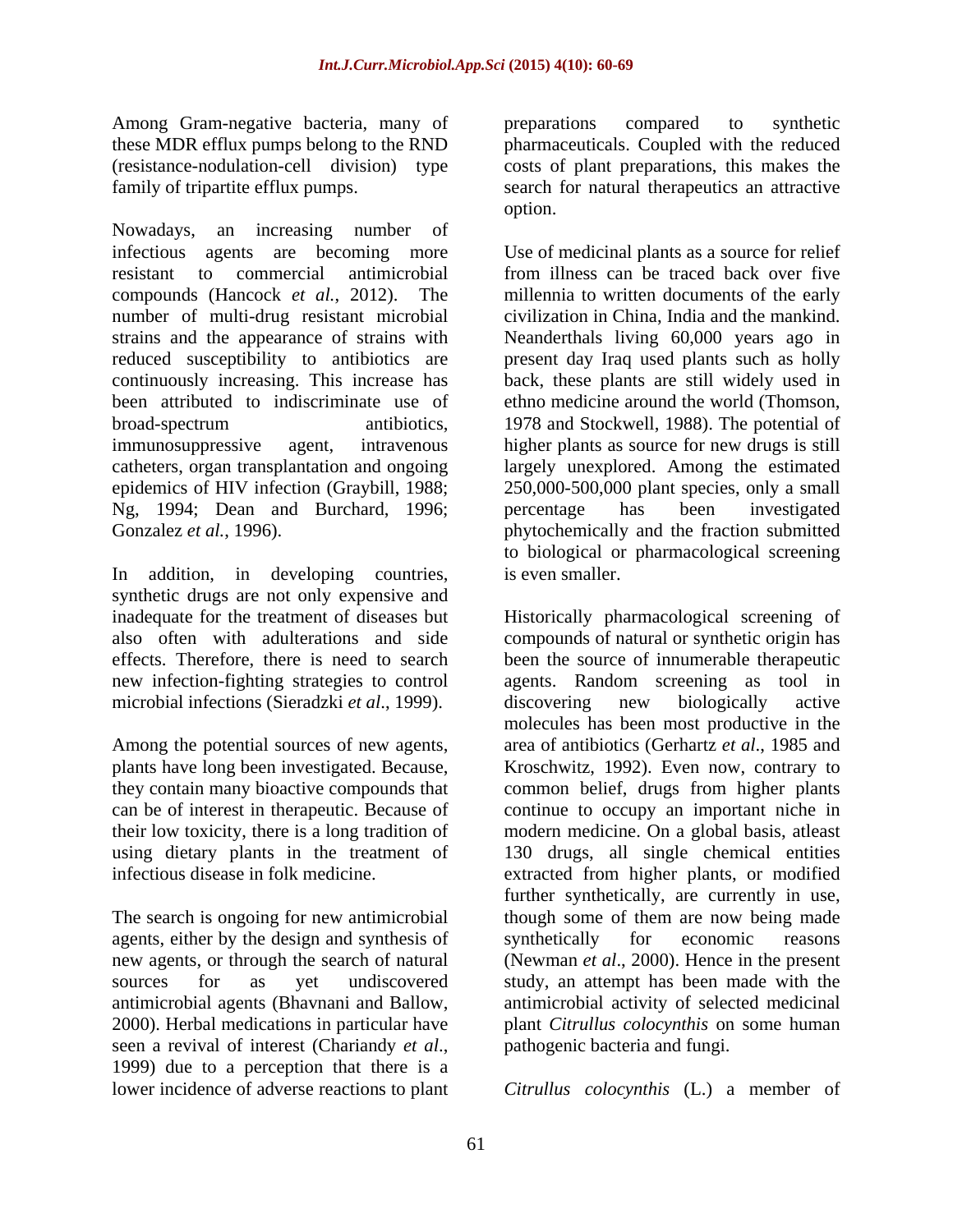*Cucurbitaceae* family is a desert plant with a rich history as an important medicinal plant<br>and as a source of valuable oil. It is and as a source of valuable oil. It is **Collection and preparation of plant** distributed in African and Arabian countries extract and India. It is a long lived perennial and when ripe, the fruit of *C. colocynthis* had colosynth or wild gourd is used as an abortifacient, cathartic, purgative and traditional Egyptian and Indian Ayurvedic

A number of plant secondary metabolites acid derivatives and terpenoids have previously been reported from this plant (Seger *et al*., 2005). Fruit juice with sugar is a house hold remedy in dropsy (Anonymous, 1970). Root extract is used The antimicrobial activity of plant extract against jaundice, urinary diseases, against different pathogens was determined rheumatism etc. (Dastur, 1962). Seeds are by Agar Well diffusion method or cork diuretic (Vohora and Khan, 1981). Fruits are borer method. In the present study gram used against tumors of gastrointestinal tract. It is more pronouncedly used in Campylobacter spp, Flavobacterium

inflammatory (Rajamanickam *et al.,* 2010), antidiabetic (Gurudeeban and Ramanathan, *al.,* 2010) activities were reported. The of *C. colocynthis* against selected pathogens.

## **Materials and methods**

# **extract**

grows wild in sandy shone under xerophitic The whole of *Citrullus colocynthis* were conditions, young fruits are fleshy, mottled collected from the fields and brought to the with dark green and usually turn yellow laboratory. The leaves were washed with tap been used medicinally since ancient times. It filter paper. The washed leaves were is commonly known as bitter apple, chopped into small pieces with the help of a vermifuse and for the treatment of fever, The completely dried plants were powdered cancer, amenorrhea, jaundice, leukemia, with an electrical blender and sieved to get rheumatism, tumour and as an insect fine powder. The powders were stored in repellant (Duke, 2006). The fruit of *C.*  airtight containers for further analysis. The *colocynthis* have been commonly used as a plant powders were extracted with acetone catharsis and antidiabetic agents in by using Soxhlet apparatus for 8. The medicines. The evaporator at 45<sup>0</sup>C under low pressure. After including cucurbitacins, flavonoids, caffeic stored in separate glass vials at  $4^{\circ}C$  in water and moisture was removed through knife and dried under shade at room temperature (27  $\pm$  2<sup>0</sup>C) for about 20 days.  $^{0}$ C) for about 20 days. extracts were concentrated using a vacuum complete evaporation of the solvent, the concentrated extract was collected and  ${}^{0}C$  in refrigerator for further experiments.

## **Antibacterial susceptibility testing**

anticancerous drug. The meningosepticum, and the vibrio cholera, the vibrious drug. It is effective in leukemia and joint pains. And *Streptococcus sp.*), gram negative Leaves of *C. colocynthis* had anti-(*Clostridium perfringens*, *Escherichia coli,* 2010), anti oxidant (Ramanathan *et al*., 2010) and local anesthetic (Ramanathan *et*  purpose of this study was to evaluate the *Candida albicans.* and *Penicillium sp.* were antimicrobial effect of fruits and aerial parts used to estimate the antimicrobial property positive, (*Bacillus cereus, Brucella canis, Campylobacter spp, Flavobacterium meningosepticum, Vibrio cholera, Staphylococcus aureus, Enterobacter sp. Salmonella enteritidis, Klebsiella sp, Proteus mirabilis*and *Pseudomonas aeruginosa*) bacterial strains and fungal pathogens such as *Aspergillus niger, Microsporum sp., Trichophyton sp.,* of *C. colocynthis.*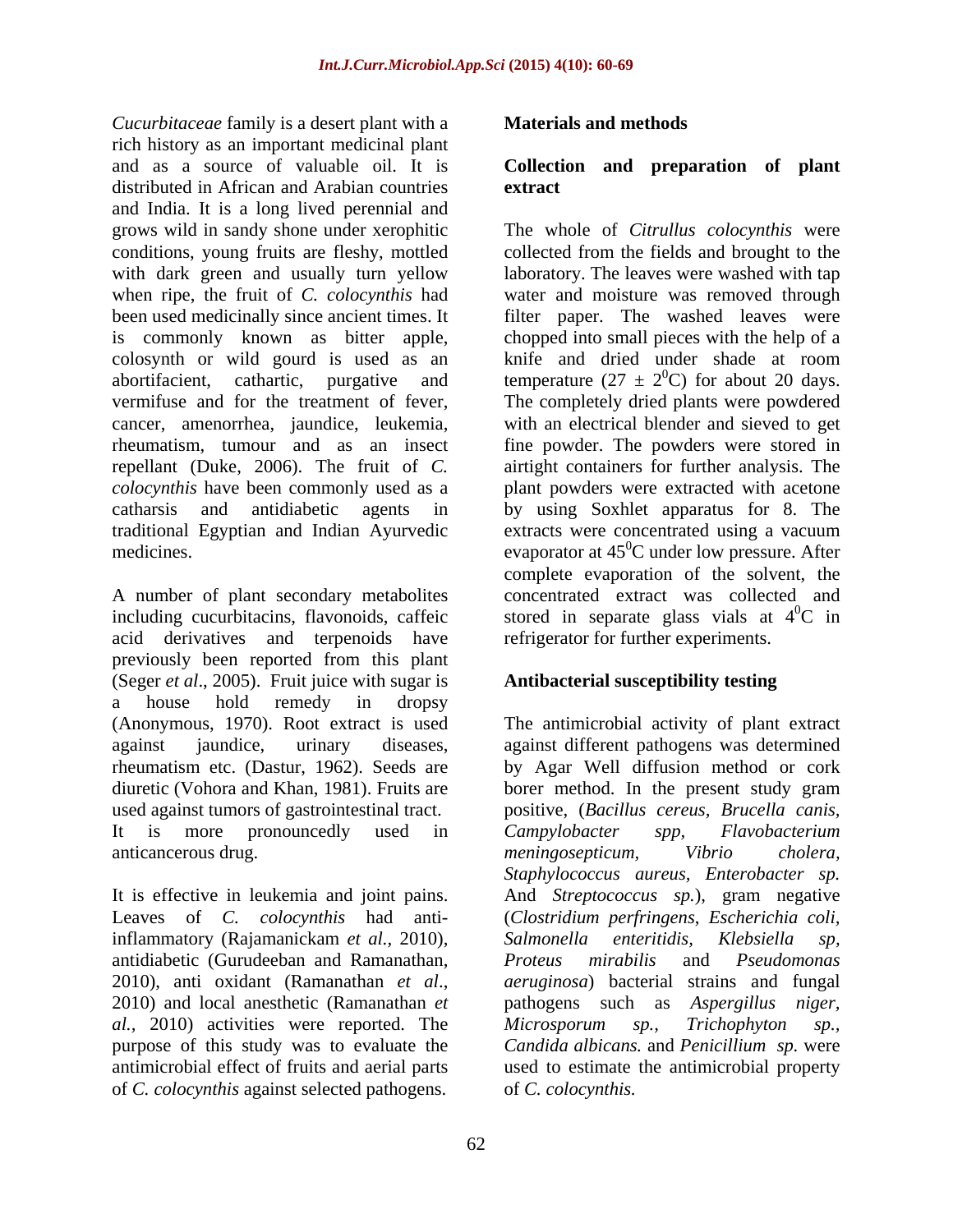The modified agar well diffusion method of (Govindarajan *et al*., 2006). Some of these Perez *et al*. (1990) was employed. Each observations have helped in identifying the selective medium was inoculated with the active principle responsible for such microorganism suspended in sterile water. activities and in the developing drugs for the Once the agar was solidified, it was punched therapeutic use in human beings. However, with a six millimeters diameter wells and not many reports are available on the filled with 25 µL of the plants extracts and exploitation of antifungal or antibacterial blanks. The concentration of the extracts broperty of plants for developing employed was  $25 \text{ µg/ml}$ . The test was carried out by triplicate. The plaques were incubated at  $35 \pm 2$ °C for 24 h. The antimicrobial activity was calculated by

Plants are important source of potentially chemotherapeutic agents. Many reports are<br>available on the antiviral, antibacterial,

**Agar well diffusion assay** antifungal, anthelmintic, antimolluscal and anti-inflammatory properties of plants property of plants for developing commercial formulations.

applying the expression in mm. on eight gram positive pathogenic bacteria **Qualitative analysis of phytochemicals** have showed maximum zone of inhibition In the present study the acetone extract of *C. Campylobacter sp* (21mm), *Flavobacterium colocynthis* subjected to preliminary *meningosepticum* (20mm), *Bacillus cereus* phytochemical analysis to identify alkaloid, (19mm), *Staphylococcus aureus* (19mm), carbohydrate, steroidal glycosides, saponin, *Enterobacter sp.*(16mm), *Brucella canis*  tannin, phenol, chlorogenic acid, flavonoids, (15mm) and *Streptococcus sp.*(14mm). The coumarine, anthocyanin and terpenoid control Cetracyclin showed maximum zone (Harborne, 1973). of inhibition were noticed against *Brucella* **Results and Discussion** followed by *Campylobacter sp* (18mm), useful structures for the development of new Flavobacterium meningosepticum (12mm) **Agar well diffusion assay**<br>
anti-inflammatory properties of plants<br>
The modified agar well diffusion method of<br>
Covindingina et al., 2006). Some of these<br>
EPerce et al. (1990) was employed. Each<br>
observations have helped In the present study antimicrobial activity of acetone extract of *C. colocynthis* using agar well diffusion method (Table.1) have showed maximum zone of inhibition (25mm) against *Vibrio cholera,* followed by *canis* and *Streptococcus sp.* (19mm) *Enterobacter sp.*(17mm), *Vibrio cholera* (15mm), *Staphylococcus aureus* (15mm), and *Bacillus cereus* (11mm).

**Table.1** Antibacterial activity of *Citrullus colocynthis* against Gram positive bacterial pathogens by Agar Well Diffusion method

| S. No | Name of the microorganism      | Zone of inhibition (mm)              |  |
|-------|--------------------------------|--------------------------------------|--|
|       |                                | Control (Cetracyclin) C. colocynthis |  |
|       | <b>Bacillus cereus</b>         |                                      |  |
|       | Brucella canis                 |                                      |  |
|       | Campylobacter sp               |                                      |  |
|       | Flavobacterium meningosepticum |                                      |  |
|       | Vibrio cholera                 |                                      |  |
|       | Staphylococcus aureus          |                                      |  |
|       | Enterobacter sp.               |                                      |  |
|       | Streptococcus sp.              |                                      |  |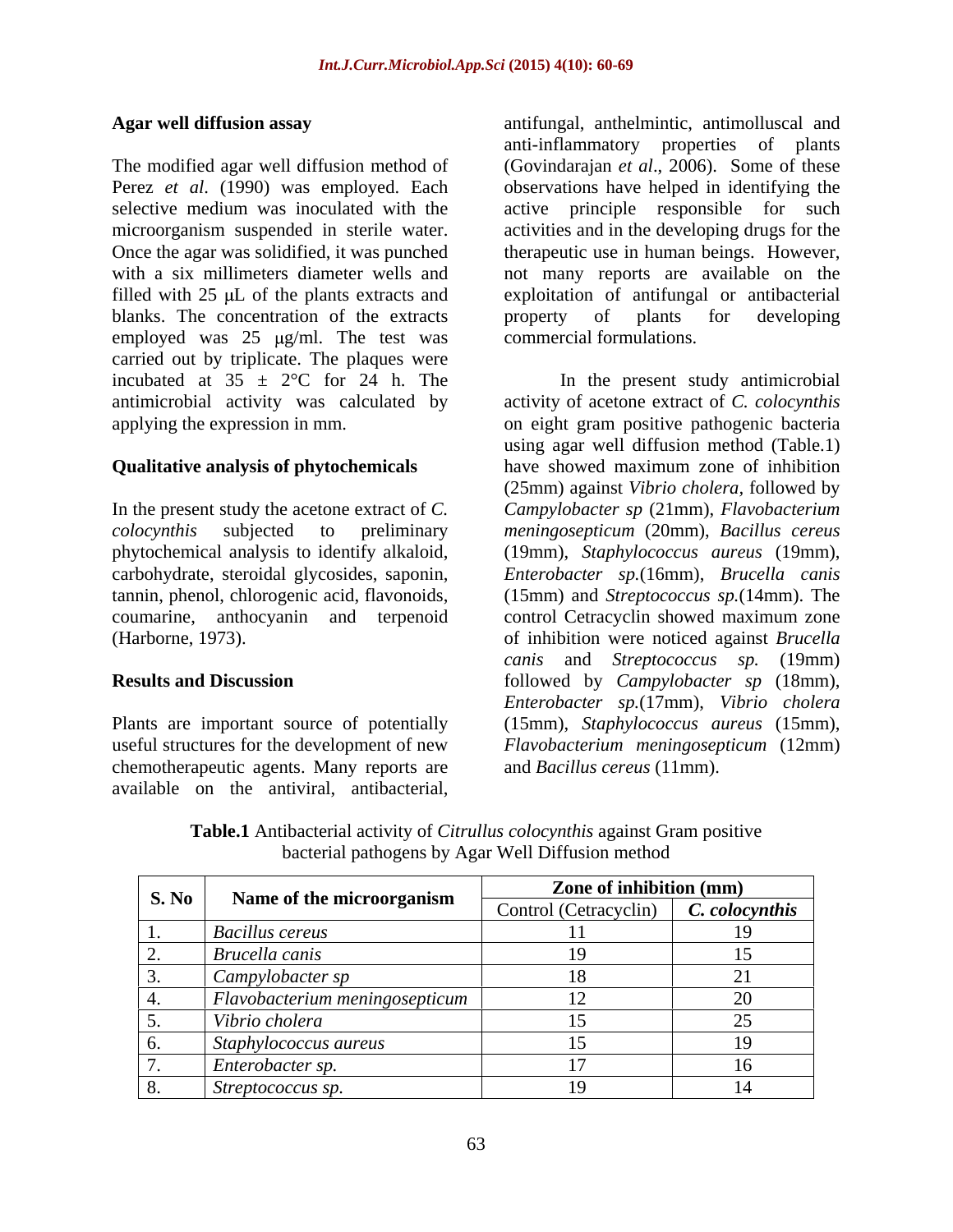The antimicrobial effect of plant extract 2010). Akinpelu (2000) and Ofokansi (2005) the world. This may be due to many factors some Gram-positive organisms. The type of solvent has an important role in the process of extracting (Al-Zubaydi *et al.,* The antimicrobial effect of plant extract 2010). Akinpelu (2000) and Ofokansi (2005) varies from one plant to another in different that showed strong activities of methanol researches carried out in different regions of e

varies from one plant to another in different that showed strong activities of methanol researches carried out in different regions of extract of *Bryophyllum pinnatum* against such as, the effect of climate, soil antimicrobial effect of methanol extract composition, age and vegetation cycle stage, against these organisms may be due to the on the quality, quantity and composition of ability of the methanol to extract some of the extracted product, different bacterial strains active properties of these plants like (Masotti *et al*., 2003; Angioni, 2006). phenolic compounds, saponin, bryophyllin Moreover, different studies found that the and other secondary metabolites which are some Gram-positive organisms. The reported to be antimicrobial (Cowan, 1999; Okwu and Josiah, 2006).

**Table.2** Antibacterial activity of *Citrullus colocynthis* against Gram negative bacterial pathogens by Agar Well Diffusion method

|                                      | Zone of inhibition (mm)         |                |
|--------------------------------------|---------------------------------|----------------|
| S. No   Name of the microorganism    | <b>Control</b><br>(Cetracyclin) | C. colocynthis |
| Clostridium perfringens              |                                 |                |
| Escherichia coli                     |                                 |                |
| Salmonella enteritidis               |                                 |                |
| Klebsiella sp.                       |                                 |                |
| Proteus mirabilis                    |                                 |                |
| $\varepsilon$ Pseudomonas aeruginosa |                                 |                |
| Yersinia pestis                      |                                 |                |

diffusion method (Table.2) have showed *Clostridium perfringens* (18mm), *Proteus mirabilis* (17mm), *Salmonella enteritidis* In the present investigation the antimicrobial normally harmless, but certain strains bind<br>
activity of actone extract of to epithelial wall causes relaes of toxin that<br>  $C$ . *colocynthis* on seven gram regative adversely

In the present investigation the antimicrobial normally harmless, but certain strains bind activity of acetone extract of to epithelial wall causes release of toxin that *C. colocynthis* on seven gram negative adversely affect the intestine may be pathogenic bacteria using agar well gastroenteritis as well (Gurdeeban *et al* ., maximum zone of inhibition (25mm) against dependent on plants for food, drink, shelter, *Pseudomonas aeruginosa* followed by equipments, dental care and medicines for 2011). Since ancient time has been many diseases (Idu *et al*., 2007).

(14mm), *Yersinia pestis* (12mm), *Klebsiella*  The present study revealed that the Gram *sp.* (11mm) and *Escherichia coli* (10mm). negative strains to be less sensitive to Similarly the antibiotic has high impact on antibiotics than gram positive bacteria. A human pathogenic bacteria such as 18 mm, crude extract of *Vernonia adensis* was found 18 mm, 14mm, 13mm, 12mm, 11mm and to have high activity against *E. coli*, a gram 10mm against *Salmonella enteritidis, Pseudomonas aeruginosa, Clostridium* importance (Kisangau *et al*., 2007). The *perfringens, Escherichia coli, Yersinia* leaves of *M. indica* have been reported to *pestis, Klebsiella sp.*and *Proteus mirabilis.*  possess antibacterial activity against *E. coli* negative bacterial strain of clinical and other bacteria (Doughari and Manzara,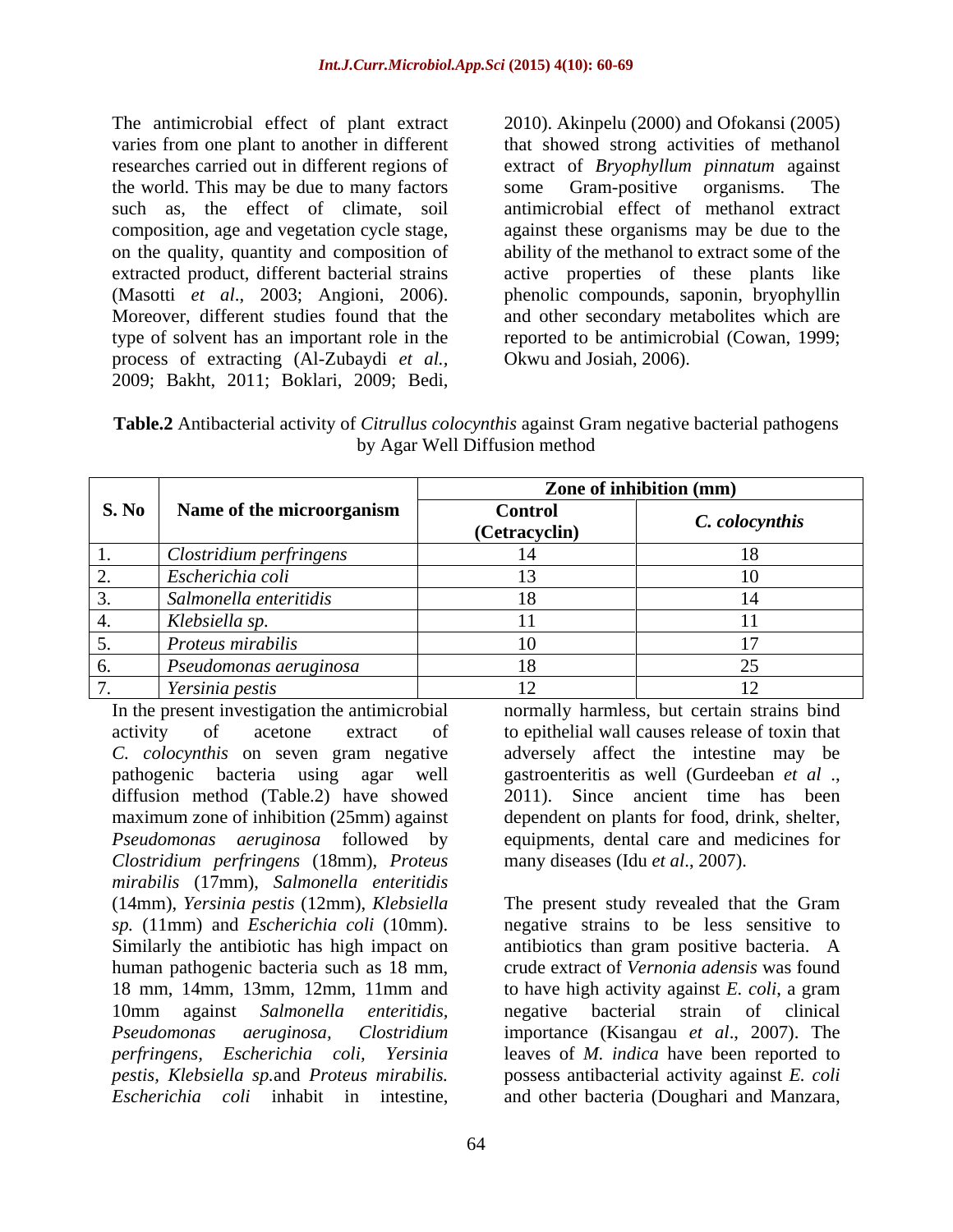dependent on plants for food, drink, shelter, potential medicines for many diseases. The

2008). Another different part of the mango extract exerted inhibitory effect on both plant, the kernel seed was also observed to gram-positive and gram-negative bacteria, possess high antibacterial activity against the present result agree with the study of food borne pathogenic bacteria (Kabuki *et*  (Sokmen *et al*., 2004) which showed that it *al*., 2000). Since ancient time has been kills bacteria in respective to their cell wall equipment's, dental care and medicine. It gram-positive bacteria is more sensitive than has often been said that all plants are gram negative bacteria or vice versa structure, however other studies showed that (Karaman *et al*., 2003).

|       |                           | $\mathbf{r}$                    |                |  |
|-------|---------------------------|---------------------------------|----------------|--|
|       |                           | Zone of inhibition (mm)         |                |  |
| S. No | Name of the microorganism | <b>Control</b><br>(Cetracyclin) | C. colocynthis |  |
|       | Aspergillusniger          |                                 |                |  |
|       | Microsporumsp             |                                 |                |  |
|       | <b>Trichophytonspp</b>    |                                 |                |  |
|       | Candida albicans          |                                 |                |  |
|       | Penicillium sp            |                                 |                |  |

**Table.3. Antifungal activity of** *Citrullus colocynthis* **against Gram positive bacterial pathogens by Agar Well Diffusion method**

against five fungal pathogen showed against *Candida albicans* followed by *Penicillium sp.* (20mm), *Candida albicans Microsporum sp.* (9mm). The *Aspergillus*  diseases, like *A. flavus* releases aflotoxin contaminating food leading to cirrhosis of liver and cancerous growth which is The preliminary qualitative phytochemical

The present study revealed that fungal isolates toward the acetone extract of The mechanism of action of highly aromatic

Acetone extract of *C. colocynthis* were *C. colocynthis*. The inhibitory action of the evaluated against the antifungal activity extract could be attributed to the presence of maximum zone of inhibition against water soluble like glucosides and resins *Penicillium sp.*(11mm) and *Aspergillus niger* (10mm). Among the fungal species cytoplasmic membrane (Greulach, 1973). tested *Microsporum sp.* And *Trichophyton*  The extract inhibited the growth of fungal *sp.* were not exhibit any zone of inhibition isolates, this attributed to the presence of the against acetone extract of *C. colocynthis*.The active compounds like colocynthidin and control Cetracyclin showed the maximum colocynthin alkaloids which may be disrupt zone of inhibition 12 mm was noticed cytoplasmic membrane of the micro- (15mm), *Aspergillus niger* (14mm), penetrated cytoplasmic membrane and *Trichophyton sp.* (13mm) and by competed the active sites of certain enzymes sps are causative agents for several skin multiplication of the microorganisms (Al active compounds in the extract which are which inhibit enzymatic activity in organisms through their action on lipids and protein, furthermore these compounds may inside the cell that are essential for Jasim and Barakat, 1976).

prevalent in India and Africa. investigation carried out on *C. colocynthesis* isolates are not more sensitive than bacterial flavonoids tannin, saponin, chlorogenic acid. showed it consist of secondary metabolites such as alkaloid, steroidal glycosides,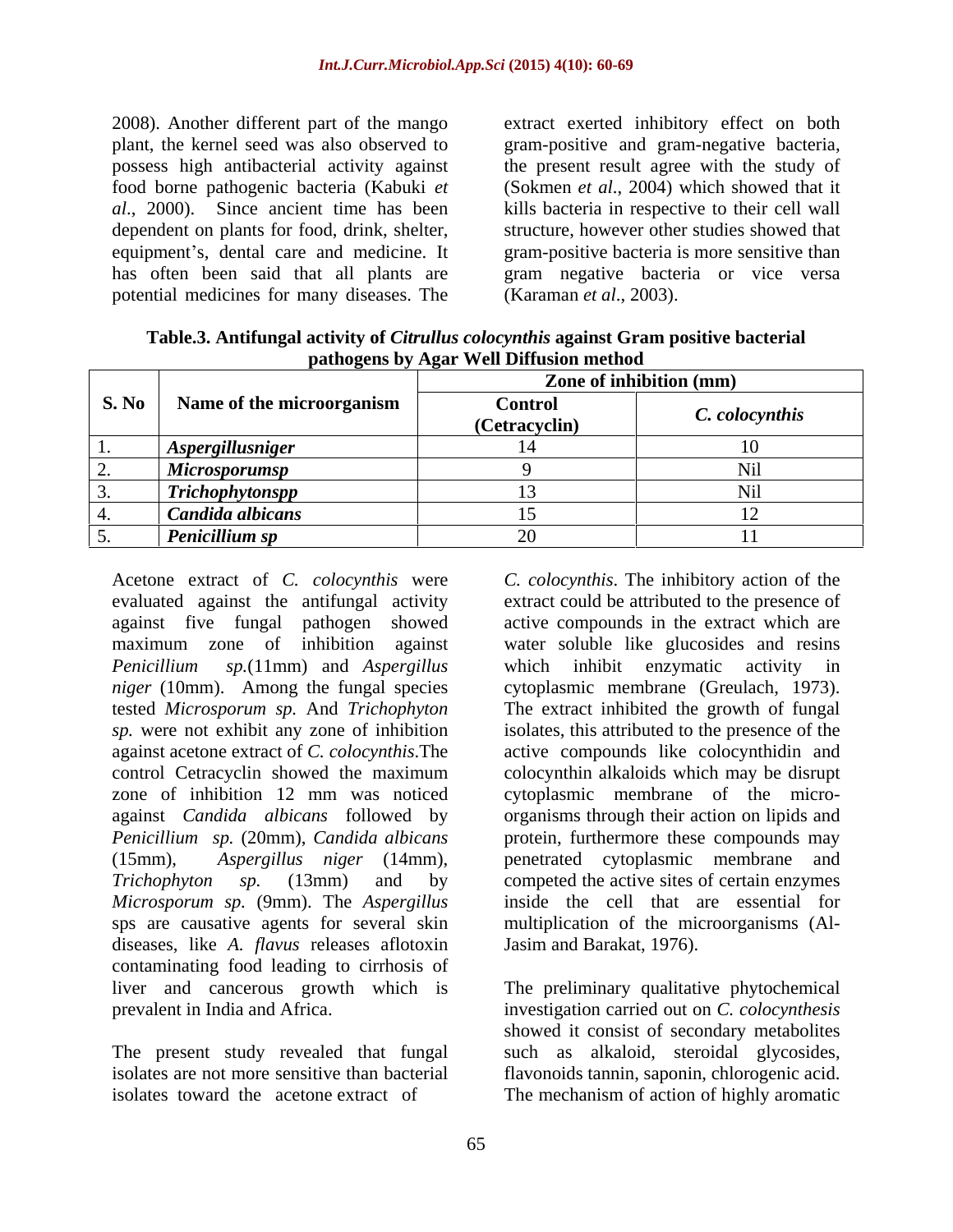*Citrullus colocynthis* against *Bacillus aureus, Pseudomonas aeruginosa, Proteus* considered as microbial inhibitor which are

planer quaternary alkaloids is attributed to resistant to antibiotics (Linuma *et al.*, 1994). their ability in intercalate with DNA (Kumar Herbal medicine represents one of the most *et al*., 2007). Tannis have been reported to important fields of traditional medicine all prevent the development of microorganisms over the world (Hamil *et al*., 2003). To by precipitating microbial protein and promote the proper use of herbal medicine making nutritional proteins unavailable for and to determine their potential as sources them (Sadipo *et al*., 1991). for new drugs, it is essential to study Rose Mary *et al.*, (2008) and Ayana *et al.* in amore intensified way (Cragg *et al.*, (2008) screened antimicrobial activity of 1997). medicinal plants, which folklore reputation in amore intensified way (Cragg *et al*., 1997).

*Subtilis , Escherichia. Coli, Staphylococcus* Results of this investigation offer a scientific *vilgaris* and *Klebsiella pneumonia*. Flavonoids of *Citrullus colocynthis* basis or the use of *Citrullus colocynthis* methanolic extracts to prevention of different types of infections and solved drug resistance problem.

| <b>S. No</b>   | Phytochemical<br><b>Constituents</b> | Name of the Test                    | <b>Plant</b><br>extract  |
|----------------|--------------------------------------|-------------------------------------|--------------------------|
|                |                                      | Mayer's test                        | $^{+}$                   |
|                | <b>Alkaloid</b>                      | Dragendroff's test                  | $+$                      |
|                |                                      | <b>Wagner Test</b>                  |                          |
|                |                                      | <b>Molish Test</b>                  | $\sim$                   |
|                | Carbohydrate                         | <b>Fehling Test</b>                 | $\overline{\phantom{a}}$ |
|                |                                      | <b>Benedicts Test</b>               | $\sim$                   |
|                | <b>Steroidal Glycosides</b>          | Libermann's test                    |                          |
|                |                                      | Salkowaski test                     |                          |
| $\overline{4}$ | <b>Saponin</b>                       | Foam Test                           |                          |
| $\overline{5}$ | <b>Tannin</b>                        | Lead Acetate                        | $\overline{\phantom{0}}$ |
|                | <b>Phenol</b>                        | Phenol reagent                      | $\sim$                   |
|                | <b>Chlorogenic acid</b>              | Ammonia test                        |                          |
| 8              | <b>Flavonoids</b>                    | Ammonia test                        | $\sim$                   |
|                | Coumarin                             | Sodium chloride test                | $\overline{\phantom{0}}$ |
| 10             | Anthocyanin                          | H <sub>2</sub> So <sub>4</sub> test | $\sim$                   |
| 11             | <b>Terpenoid</b>                     | Borntrager's test                   |                          |

**Table.4** Preliminary phytochemical analysis of methanol leaf extract in *C. colocynthis*

+ Present of compounds - Absent of compounds

This study does not only show the scientific plants (Adesanya *et al*., 2005; Iwu, 1993). basis for some of the therapeutic uses of this The implication of the broad spectrum plant in traditional medicine, but also action of some of these extracts is that they confirms the fact that ethno botanical can be useful in antiseptic and disinfectant approach should be considered when formulation as well as in chemotherapy if investigating antimicrobial properties of the active principle can be isolated (Olukoya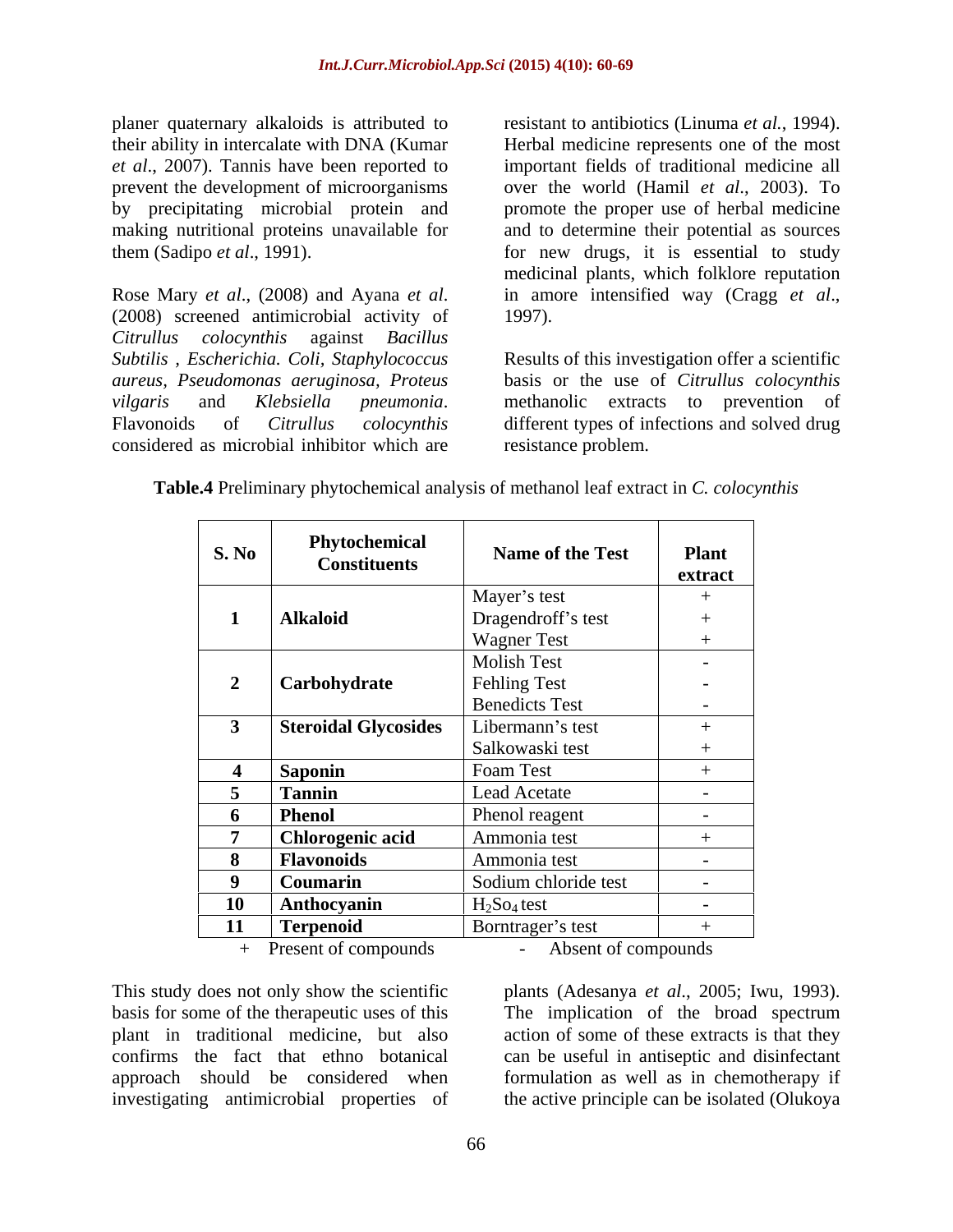*et al.*, 1993). *Citrullus colocynthis* is a valuable plant source of medicinally useful compound that has been traditionally used for several applications. The plant aerial parts and fruit extracts were being good<br>source for the bioactive compounds that extracted sample of Allium sativum source for the bioactive compounds that exhibited good antimicrobial properties. However, detailed study is required to find out the specific bioactive compounds responsible for antimicrobial property through various advanced techniques.  $\alpha$ , Remeation of the control is a simulated principal activity studies on  $\alpha$  on  $\alpha$  of  $\alpha$  on  $\alpha$  of  $\alpha$  on  $\alpha$  of  $\alpha$  on  $\alpha$  of  $\alpha$  on  $\alpha$  of  $\alpha$  on  $\alpha$  of  $\alpha$  on  $\alpha$  of  $\alpha$  on  $\alpha$  of  $\alpha$  on  $\alpha$  of

- Adesanya, S. A. 2005. In: Theories and realities. Inaugural lecture series 181, Published by Obafemi Awolowo<br>
Boklari, F.M., 2009. Antifungal activity of University Press Ltd Ile-Ife, Osun State
- Adwan, G. and Mhanna, M. 2008. Synergistic effects of plant extracts and antibiotics
- Akinpelu, D. A. 2002. Antimicrobial activity of *Bryophyllum pinnatum* leaves.
- Al-Jasim, H.A. and Barakat, M.M. 1973. **12:564-582**. Effect of some vegetable extracts on the activity of polygalacturonase*. J.Sci.*
- Al-Zubaydi, S.R., M.A. Al-Hmdany and S.J. Raesan, 2009. Antibacterial effect of some medicinal plant extracts against some pathogenic bacteria strains*. J of Duhok Univ.* 12(1): 244-249. 56.
- Angioni, A., A. Barra, V. Coroneo, S. Dessi and P. Cabras, 2006. Chemical composition, seasonal variability, and antifungal activity of *Lavandula stoechas* L. ssp. Stoechas essential oils from stem/ leaves and flowers. *J of Agri. and Food Chem.* 54: 4364-4370.
- Anonymous, 1996. Pharmacopiea of India of Health and Family Welfare.
- 

*quadrangularis* Linn. *Indian. J. Biotech. Res*. 4(2):201-204.

- Bakht, J., M. Tayyab, H. Ali, A. Islam and M. Shafi, 2011. Effect of different solvent extracted sample of *Allium sativum* (Linn) on bacteria and fungi. *Afri J of Biotech.* 10(31): 5910-5915.
- **References** and the distribution of the distribution of the distribution of the distribution of the distribution of the distribution of the distribution of the distribution of the distribution of the distribution of the d Bedi, N., P.M.S. Bedi, H.S. Bodiwala, I.P. Singh and P. Bansal, 2010. Scientific evaluation of an innovative herbal medicine for relief in respiratory disorders. *Can. J. of Pure and App Sci.* 4(3): 1249-1255.
	- Bhavnani, S.M. and Ballow, C.H. 2000. New agents for Gram-positive bacteria. *Curr. Opin in Micro*. 3, 528-534.
	- Nigeria. Saudi Arabia. *Mycopath*. 7(1): 51-57. some medicinal plants used in Jeddah,
	- on *Staphylococcus aureus* strains 1999. Screening of medicinal plants isolated from clinical specimens. *J of* from Trinidad and Tobago for *Sci. Res.* 3:134 139. antimicrobial and insecticidal properties Chiariandy, C.M., Seaforth, C.E., Phelps, R.H., Pollard, G.V and Khambay, B.P. from Trinidad and Tobago for *J of Ethnopharm.* 64, 265-270.
	- *Fitoter.* 71: 193-194. *Fitoter.* 71: 193-194. *PHOTERS PHOTERS PHOTERS PHOTERS PHOTERS PHOTERS PHOTERS PHOTERS PHOTERS PHOTERS PHOTERS PHOTERS PHOTERS PHOTERS PH* Cowan, M. M. 1999. Plant products as antimicrobial agents. *Clin Micro Rev*. 12: 564-582.
	- *Food Agric*. 24(1):19 121. **Example 1221. Example 1221. Considering the discovery** and development. J. Cragg, G.M., Newman. D.J. and Snader, K.M. 1997. Natural products in drug discovery and development. *J. Not.Prod.* 60: 52-60.
		- Dastur, J.F. 1962. Medicinal plants of India and Pakistan. *D. B. Taraporevala Sons and Company Pvt. Ltd. Bombay*, India 56.
		- Dean, D. A. and Burchard, K. W. 1996. Fungal infection in surgical patients. *Am J Surg*. 171: 374-382.
		- Doughari, J.H. and Manzara, S. 2008*. In vitro* antibacterial activity of crude leaf extracts of *Mongifera indica* Linn. *Afr. J. of Micro. Res.* 2: 67-72.
	- (The Indian Pharmacopiea), 3 Edn., Govt. of India, rd New Delhi, Ministry<br>Ethnobotanical uses of *Citrullus* Duke. 2006. Dr. Duke's Phytochemical and Ethnobotanical Databases, Ethnobotanical uses of *Citrullus colocynthis* (Cucurbitaceae).
		- Gerhartz, W., Yamamota, Y.S., Campbell,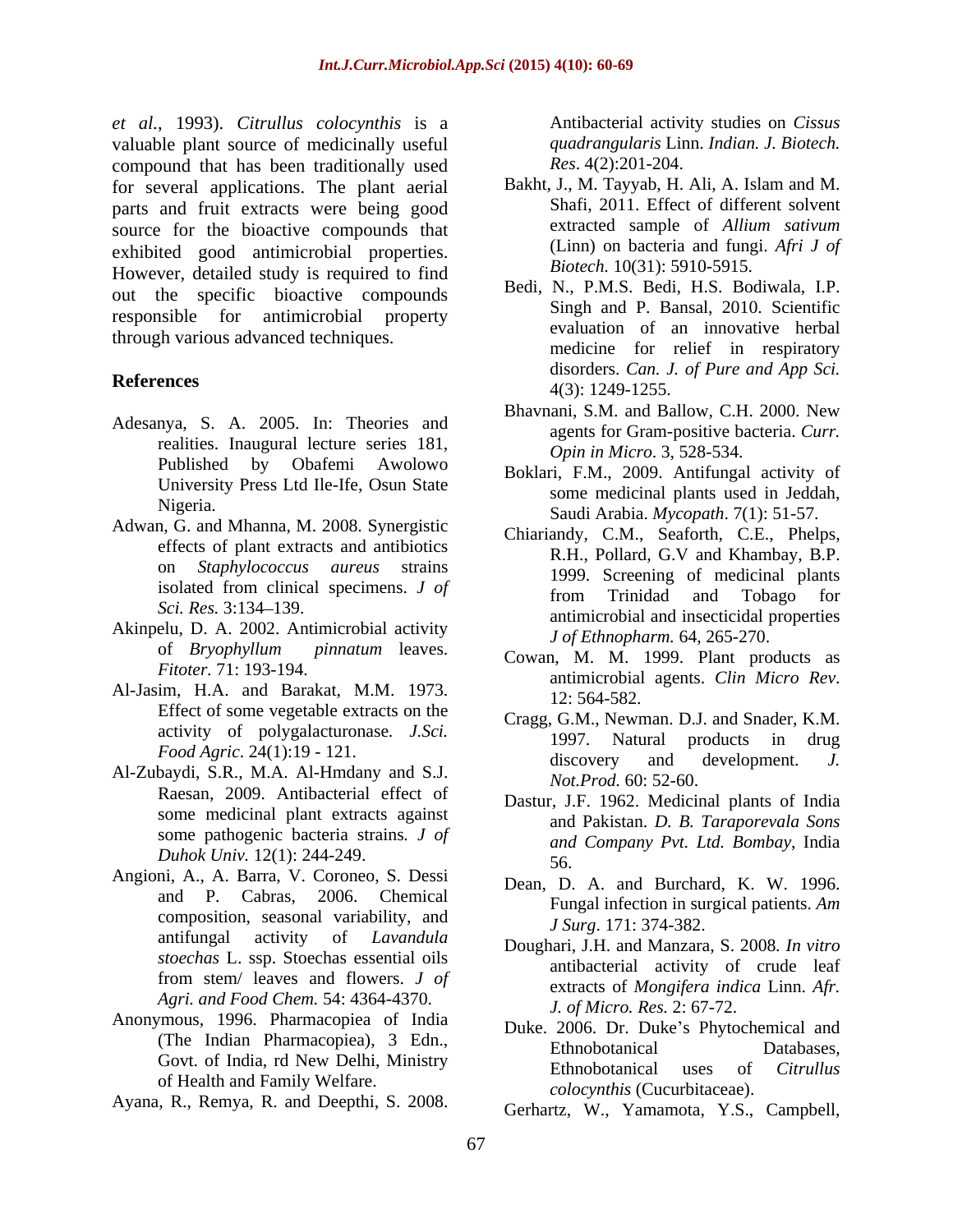J.F. 1985. Ullmann's Encyclopedia of Chronicho, S.E. 2007. Preliminary Industrial. The intervention of the extent of the phytochemistry and antimicrobial

- Gonzalez, C. E., Venzon, D., Lee, S., Mueller, exercise and acute toxicity of 1996. Risk factors for fungemia in study. *Clin Infect Dis.* 23: 515-521.
- Rawat and P. Pushpangadan, 2006. *Ethnopharmacol*. 106: 57-61.
- Graybill, J. R. 1988. Systemic fungal
- Greulach, V.A. 1973. Plant infection and structure .The Macmillan Co.. New
- Gurudeeban, S and Ramanathan, T. 2010. rats. Inventi/Rapid: *Ethnopharm*. 1(1):
- effect of coastal medicinal plant.
- *Ethanopharmacol*. 87(1): 15-19.
- Hancock, E.W. 2005. Mechanisms of action of pathogens. *Lancet Infect Dis.*5:209–218. *Drugs.* 64:159–204.
- 
- Harbone, J. B., 1973.Phytochemical methods. A guide to modern Techniques of plant
- 

F.T., Pfefferkorn, R. and Rounsaville, Amaechina, F., Timothy, O. and B. U., Pizzo, P. A and Walsh, T. J. *Stachyltarpheta jamaicensis* (L.) vahl Omonigho, S.E 2007. Preliminary phytochemistry and antimicrobial properties and acute toxicity of leaves. *Trends Med. Res.*2:193-198.

- children infected with human Iwu, M.M. 1993. In Hand-book of African immunodeficiency virus: a case-control Medicinal Plants.' Published by CRC Press.
- Govindarajan, R., M. Vijayakumar, M. Singh, Kabuki, T., Nakajima, H., Arai, M., Ueda, S., C.H.V. Rao, A. Shirwaikar, A.K.S. Kuwabara, Y. and Dosaka, S. 2000. Antiulcer and antimicrobial activity of compounds from mango (Mangifera *Anogeissus latifolia. J. indica* L.) kernel seeds. *Food Chem.* 71: Characterization of novel antimicrobial compounds from mango (*Mangifera*  61-66.
	- infections: diagnosis and treatment. I. H., Sengul, M. and Adiguzel A. 2003. Therapeutic agents. Infectious Disease Antimicrobial activity of aqueous and Clinics of North America. 805-825. Karaman, I., Sahin, F., Gulluce, M., Oguton, methanol extracts of *Juniperus otycedrus* L. *J.Ethnopharm.*85:231 - 235.
	- York. Kisangau, D.P., Hosea, K.M., Joseph, C.C. Antidiabetic activity of *Citrullus*  antimicrobial assay of plants used in *colocynthis* on alloxan induced albino traditional medicine in Bukoba rural 1-5. *Comp. and Alter. Med.* 4:510-523. and Layaruu, H.V.M. 2007. *In vitro* district, Tanzania. *African J of Trad,*
- Gurudeeban, S, Ramanathan, T, Satyavani, K. Kroschwitz, J.I. and M. Howe-Grant, 1992. and Dhinsh, T. 2011. Antimicrobial Kirk- Othmer encyclopedia of chemical Technology, 2: 893.
- *Citrullus colocynthis* against pathogenic Kumar, G.S., Jayaveera, K.N., Kumar, microorganisms. *African J. of pure and* A.C.K., Sanjay, U.P., Swamy, B.M.V. *Applied chemistry*. 5(5):119-122. Hamil, FA., Apio, S., Mubiru, N.K. and Soejarto, D. 2003. Traditional herbal medicinal plants against acne inducing drugs of southern Uganda. *J.*  bacteria. *Trop. J of Pharm. Res.* 6: 717- F.T., Perfections, Lage Rossenburge (Marchina, F. Timothy, O. and Rossenburge and anti-scenarional of Gaussian B. Street, N. Street, N. Street, N. Street, N. Street, N. Street, N. Street, N. Street, N. Street, Transitiona and Kumar, D.V.K. 2007. Antimicrobial effects of Indian 723.
	- newer antibiotics for Gram-positive mediated drug resistance in bacteria. X.Z. and Nikaido, H. 2004. Efflux-*Drugs*. 64:159–204.
- Hancock, R.E., Nijnik, A. and Philpott, D.J. Linuma, M. Tsuchiya, H., Sato, M. 2012. Modulating immunity as a Yokoyama, J and Fujii, T. 1994. therapy for bacterial infections. *Nat Rev* Flavanones with potent antibacterial *Microbiol.* 10:243–254. The activity against methicillin -resistant M, Tsuchiya, H., Sato, *Staphylococcus aureus*. *J. Pharmacol.* 46(11): 892-895.
	- Analysis.Chapman and Hall, Lomovskaya, O. and Bostian, K.A.2006. London.267-270. Practical applications and feasibility of efflux pump inhibitors in the clinic-a